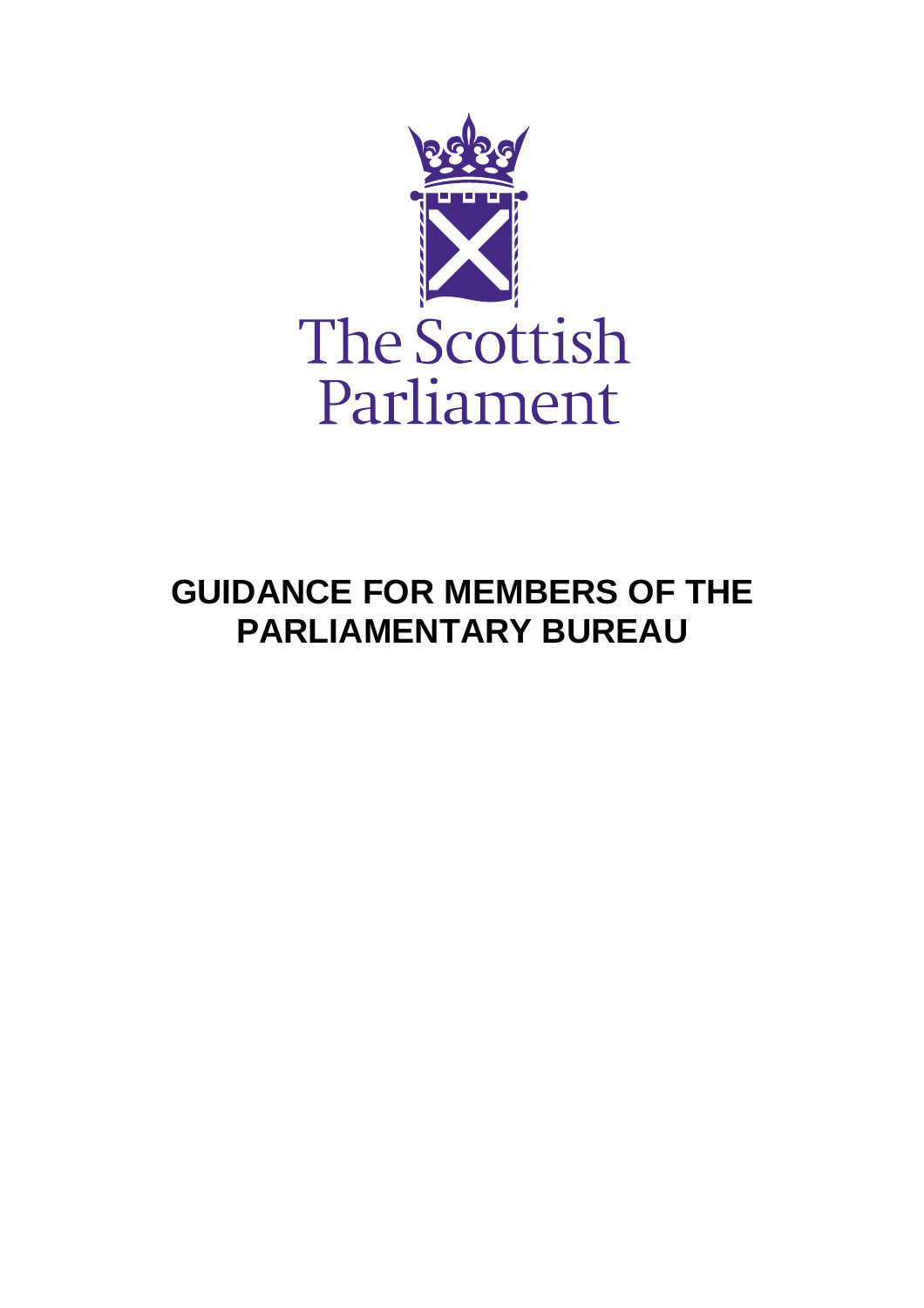# **Guidance for Members of the Parliamentary Bureau**

### **Contents**

| <b>Role</b>                                 | Paragraph      |
|---------------------------------------------|----------------|
| <b>Membership</b>                           | 4              |
| <b>Meetings</b>                             | $\overline{7}$ |
| Voting                                      | 10             |
| <b>Minutes and Note of Decisions</b>        | 12             |
| <b>Bureau Responsibilities</b>              | 13             |
| <b>Setting the Business Programme</b>       | 14             |
| <b>Amending the Business Motion</b>         | 16             |
| <b>Debates on Business Motions</b>          | 18             |
| <b>Notification of Motions for Debate</b>   | 19             |
| <b>Ministerial Statements</b>               | 20             |
| Legislation                                 | 23             |
| <b>Committees</b>                           | 25             |
| <b>Other Information for Bureau Members</b> | 27             |
| Annex - Remit of the Parliamentary Bureau   |                |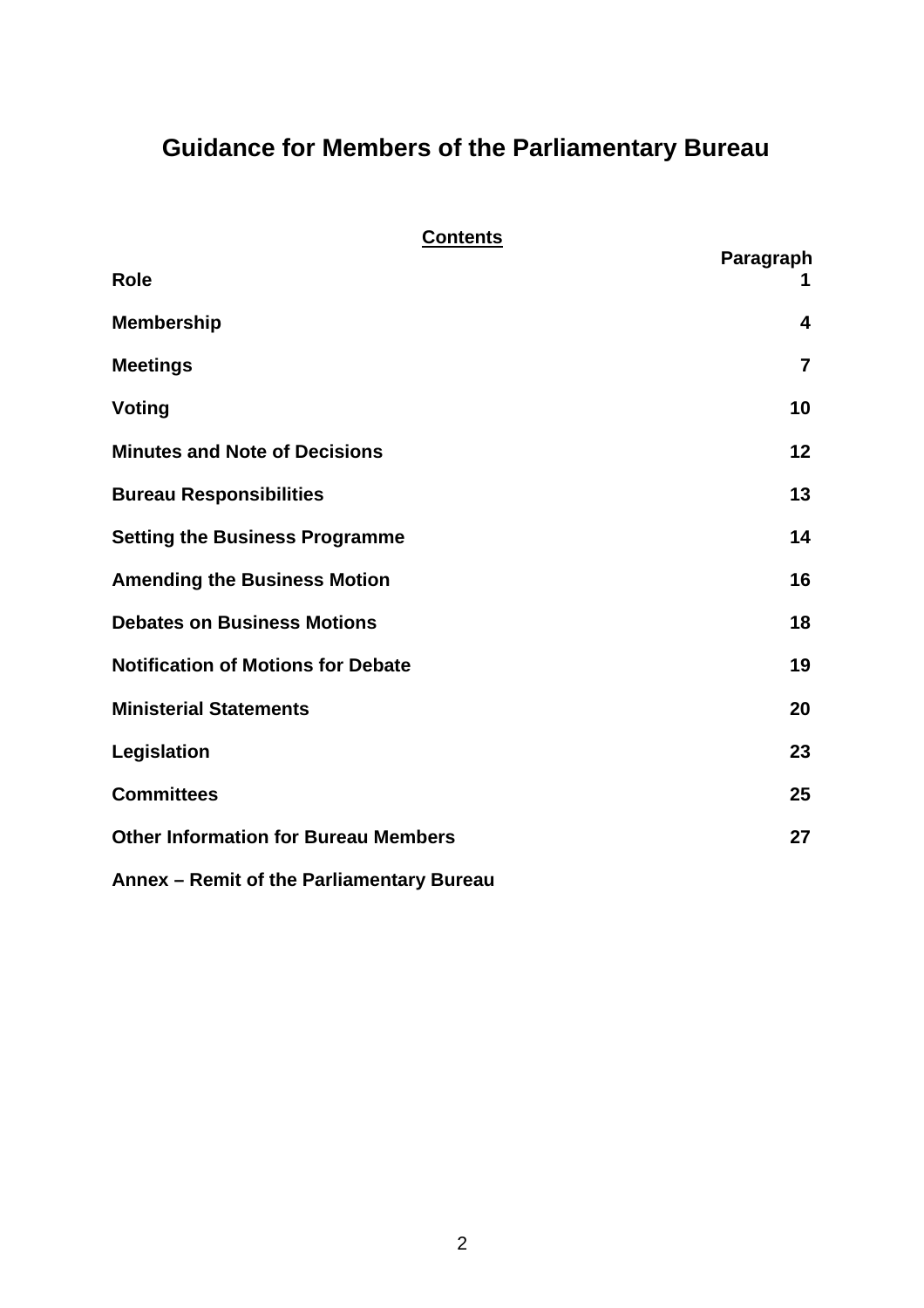## **The Parliamentary Bureau**

#### **Role**

- 1. Chapter 5 of the Standing Orders of the Scottish Parliament deals with the Parliamentary Bureau and the management of business.
- 2. The main functions of the Bureau are:
	- to propose the business programme to the Parliament;
	- to propose alterations to the daily business list;
	- to propose the establishment, remit, membership and duration of any committee or sub-committee;
	- to determine any question regarding the competence of a committee to deal with a matter or to determine a lead committee; and
	- to consider other issues, such as committee travel, timetabling of legislation etc.
- 3. The Bureau's responsibilities are set out in the Annex to this document.

#### **Membership**

- 4. The Bureau is made up of the Presiding Officer and his/her two deputies, a representative of each political party represented by 5 or more members of the Parliament nominated by the leader within the Parliament of that party and a representative of any group formed by members in terms of Rule 5.2.2.
- 5. Under Rule 5.2.7, a party or group representative may arrange for another member to take his or her place at a meeting of the Bureau if the Presiding Officer has been notified in writing in advance of that meeting. The Business Team will inform other Business Managers of the attendees of the meeting in this instance and whether anyone other than the Presiding Officer will be chairing the meeting.
- 6. The meetings are also attended by Clerks from the Parliamentary Business Team who are responsible for preparing the agenda and papers and taking the minutes. Jennifer Smart and Irene Fleming currently provide clerking support to the Parliamentary Bureau.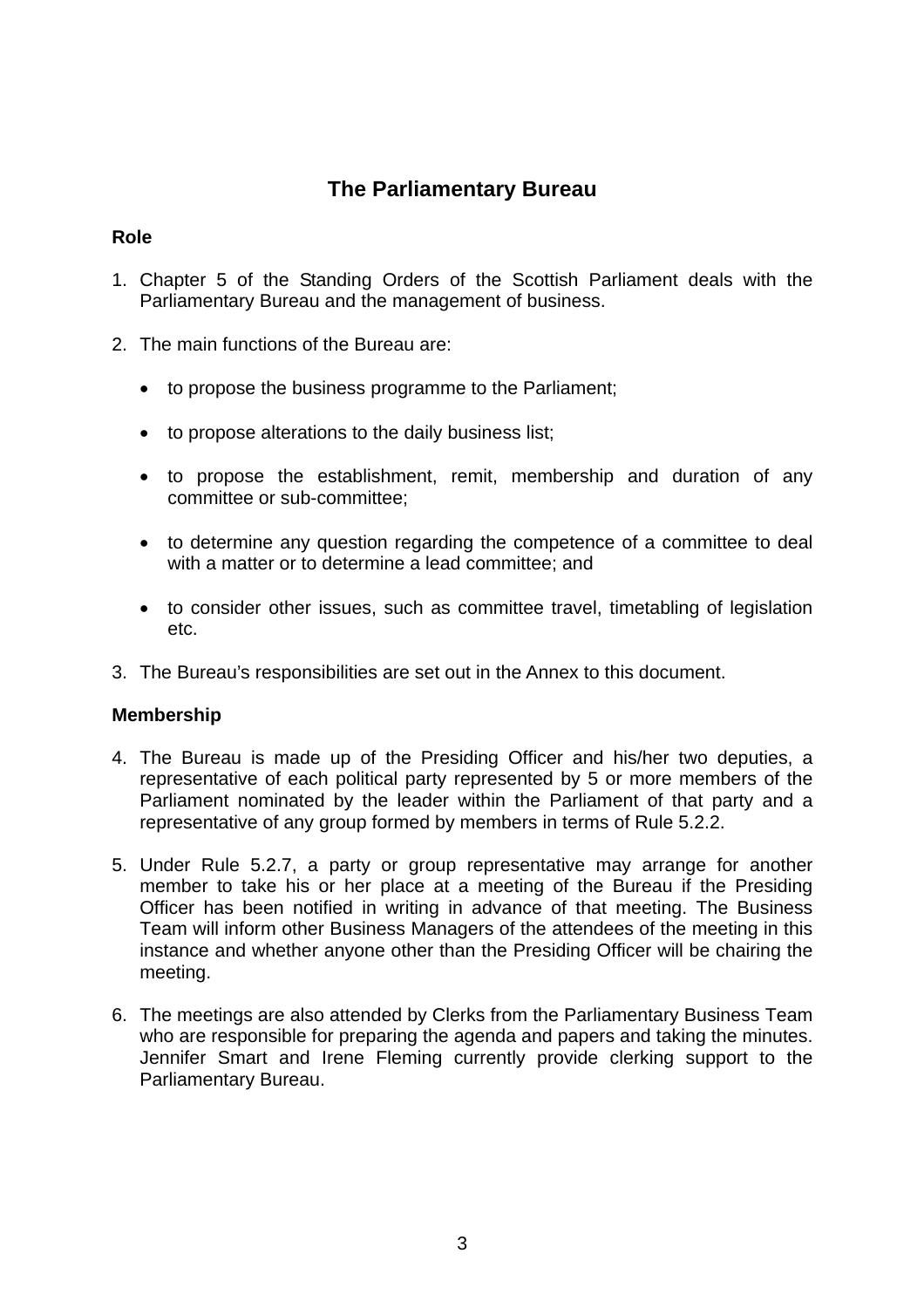#### **Meetings**

#### *In private*

7. In terms of Standing Orders, Rule 5.3.2, meetings of the Bureau are in private.

#### *Frequency*

8. The Bureau meets weekly during sitting time (Tuesday afternoons) and as required during recess.

#### *Quorum*

9. At least half the total number of members must be present to allow a meeting to be quorate and the Presiding Officer or one of his/her deputies must be present.

#### **Voting**

- 10. Any matter can be decided by vote. The Bureau will, however, normally decide matters wherever possible without resort to a vote. When voting, each business manager carries a weighted vote which relates to the number of members of their party. If an alternative member is attending on behalf of a member, they have the same voting rights.
- 11. The PO has a casting vote. The DPOs are not eligible to vote unless they are chairing the meeting on behalf of the PO and have to use the casting vote. It is usual for a casting vote to maintain the status quo.

#### **Minutes and Note of Decisions**

12. Formal minutes of Bureau meetings are drafted and issued with papers for agreement at the following week's meeting. These minutes are subsequently published on the Parliament's website as part of the Parliament's FOI Publication Scheme.

#### **Bureau Responsibilities**

13. Details of the matters for which the Bureau has responsibility, and their corresponding Standing Orders, are provided in the **Annex**.

#### **Setting the Business Programme**

- 14. The business motion is the primary means of giving notice of business and it should carry as much detailed information as possible for the forthcoming week.
- 15. Under the Rules, the business motion can be debated, amended and divided upon. The practice of the Bureau has been to agree a draft motion during a meeting of the Bureau and for that motion to be lodged in the name of the Minister for Parliamentary Business (on behalf of the Bureau) after that meeting. As the business motion is a collective motion of the Bureau, any business manager who intends to oppose the motion or who wishes to consider their position further, is expected to reserve his or her party's position on the motion at the relevant Bureau meeting. The Presiding Officer should be informed, through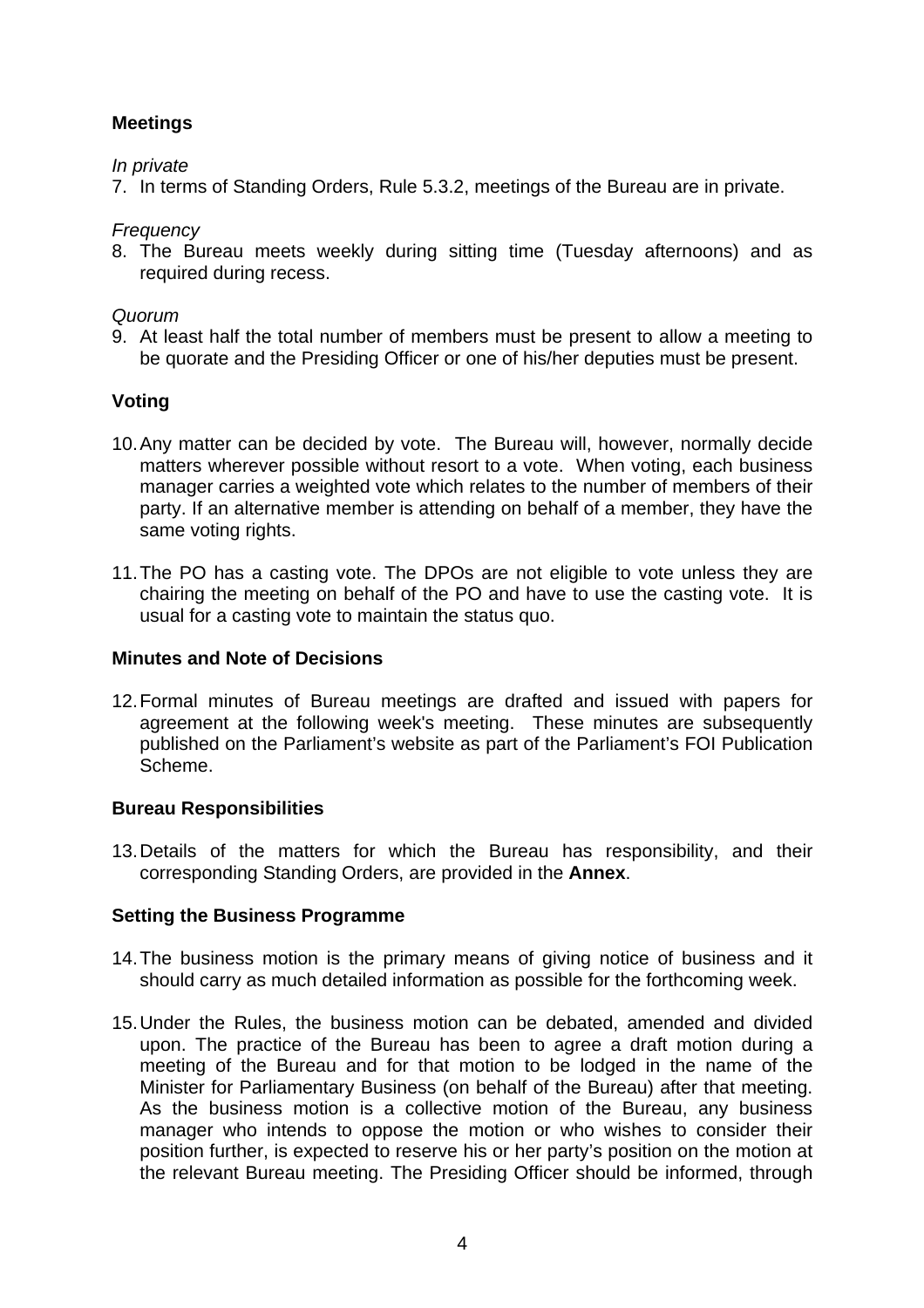the Parliamentary Business Team, whether the motion will be opposed in advance of it being moved. The Business Team will inform other business managers of the intended opposition.

#### **Amending the Business Motion**

- 16. Although the motion is open to amendment, there are a number of items that are effectively protected under the Rules. As well as set times for Decision Time, Question Times and Members' Business, the Bureau is obliged to set aside 16 half days for opposition business and 12 half days for committee business each parliamentary year. The timetabling of opposition half days is managed firstly by the Bureau agreeing a share of the 16 half days under direct proportionality and secondly by the Minister for Parliamentary Business discussing directly with opposition business managers the timetabling of individual days throughout the year. If it wishes, the Bureau can increase the number of half days available for opposition business without seeking changes to standing orders. These additional days would also be allocated under direct proportionality. In relation to committee business, the Conveners Group operates a bidding system, notifying the Minister's office of their decisions and the Bureau normally "rubber stamps" proposals.
- 17. The Bureau has agreed that opposition parties should notify the subject of their business no later than midday on the Friday of the week preceding the debate(s). This allows for notification in the first Business Bulletin of the week of the business in question.

#### **Debates on Business Motions**

18. In debates on business motions, only one Member may speak against the motion. In cases of competing requests, it is entirely a matter for the Presiding Officer to decide whom to call. The Presiding Officer will normally call the first Member to note an interest and may encourage parties to facilitate more than one contribution by the Member called to speak allowing another interested Member to intervene on his or her contribution. In addition, one Member may speak for any amendment to the business motion which has been supported by at least 10 members.

#### **Notification of motions for debate**

19. While the Rules state that motions to be debated should be lodged by the close of the previous day, it has long been established, following a Presiding Officer good practice announcement in session 1, that such motions should be lodged at least two days in advance of the debate*[1](#page-4-0)* . This allows Members and parties to consider the motions and to discuss any amendments that they may wish to lodge. Similarly, although such amendments may be lodged right up to the point at which the motion is moved, the same announcement established the practice of amendments being lodged the day before the debate in order to allow the

<span id="page-4-0"></span> $\overline{a}$  $1$  This does not apply to Members' business motions which, following agreement by the Bureau in September 2005, require to be lodged for consideration at the Bureau meeting a week before the relevant debate.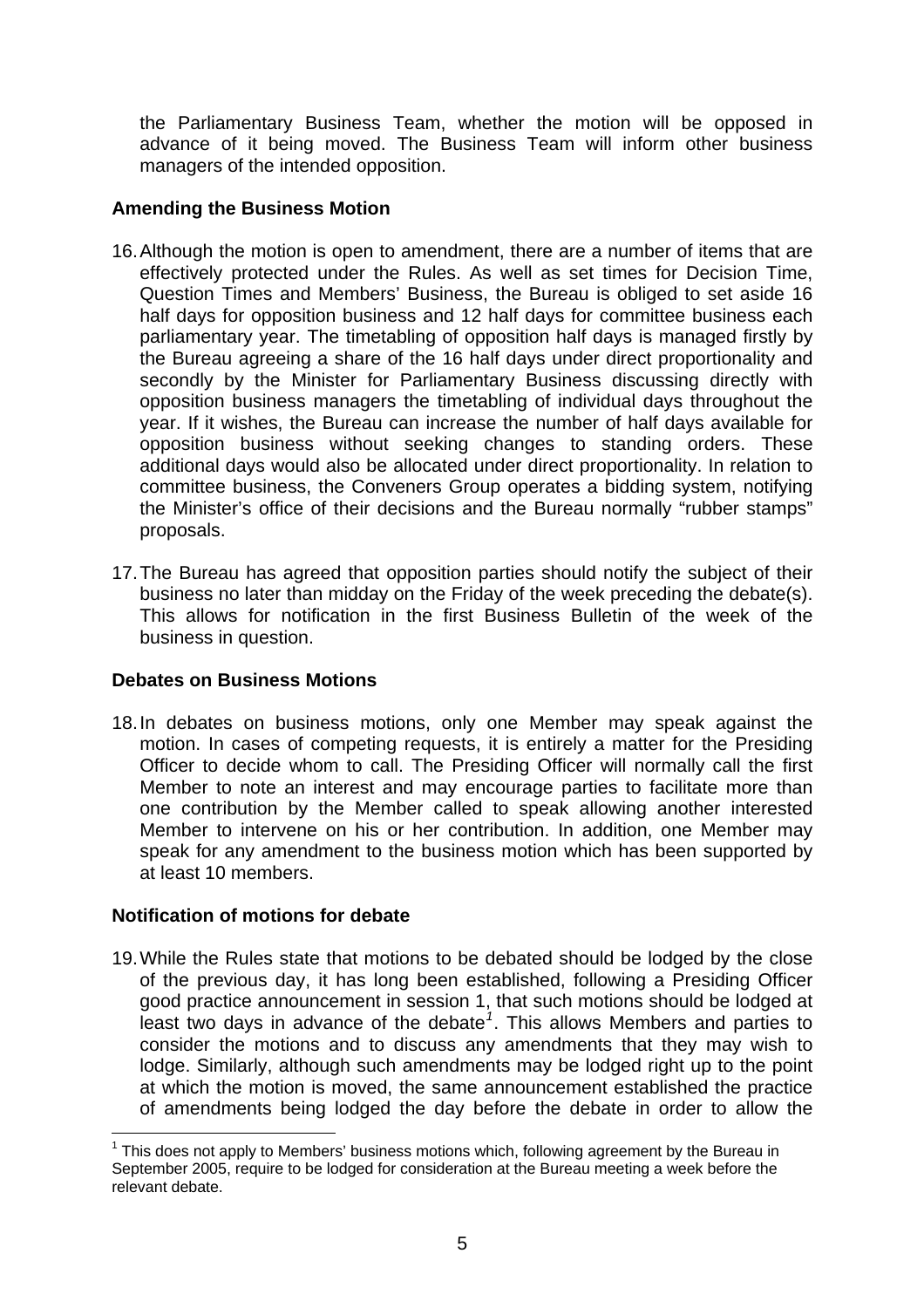Presiding Officer to select amendments for that debate and for notification of the selection to be carried in the Business Bulletin on the day of the debate. This practice was incorporated into the *Guidance on Motions*, endorsed by the Procedures Committee, and published by the Chamber Office.

#### **Ministerial Statements**

- 20. Standing order 13.2.1 allows a Government minister to intimate to the Presiding Officer that he or she wishes to make a statement to the Parliament. The Bureau is obliged to include notice of that statement in the business programme, which, in the form of the business motion, is then voted on by the Parliament as a whole. The Bureau has established the practice, based on these Rules, that Business Managers should not be able to demand that a Minister make a statement. Although the issue can be discussed in the Bureau, it is ultimately a matter for the Government to decide whether to make a statement. It follows that it is also for the Government to decide in the first instance whether a statement is more appropriate than a debate on a particular issue. (A statement can, of course, subsequently be debated). There is, however, an expectation that the Government will respond in an appropriate manner within a reasonable time to any calls on it set out in a parliamentary resolution.
- 21. Standing Orders allow the Presiding Officer to decide whether a request for a statement to be made that day is "sufficiently urgent" before allowing it to be made. The Presiding Officer will consider each case on its merits before making his decision. The same criterion is applied to requests for emergency questions (which, under the rules, have to be submitted by 10am on the day in which they are requested to be put for answer). The Minister for Parliamentary Business will inform Business Managers of any intimations of a Ministerial Statement as soon as the Presiding Officer has been notified. The Presiding Officer has determined that decisions will be made on a case by case basis.
- 22. The distribution of advance copies of ministerial statements to party spokespersons or Business Managers is a matter for the Government and not the Bureau or the Presiding Officer. The Presiding Officer will always encourage such distribution as a matter of courtesy and issuing one hour in advance of the statement appears to have become standard practice. However, its continued observance remains a matter for the Government.

#### **Legislation**

#### *Referral of Bills*

23. The Bureau reaches decisions on the referral of Bills to committees informed by the recommendations of either the clerks in the Legislation Team or the Non-Executive Bills Unit, where appropriate. Where there are any overlapping remits or doubts as to the most appropriate committee, committee conveners and clerks will, prior to making recommendations, hold discussions with the clerks in the relevant committees and the Minister for Parliamentary Business's office and communicate those discussions to the Bureau.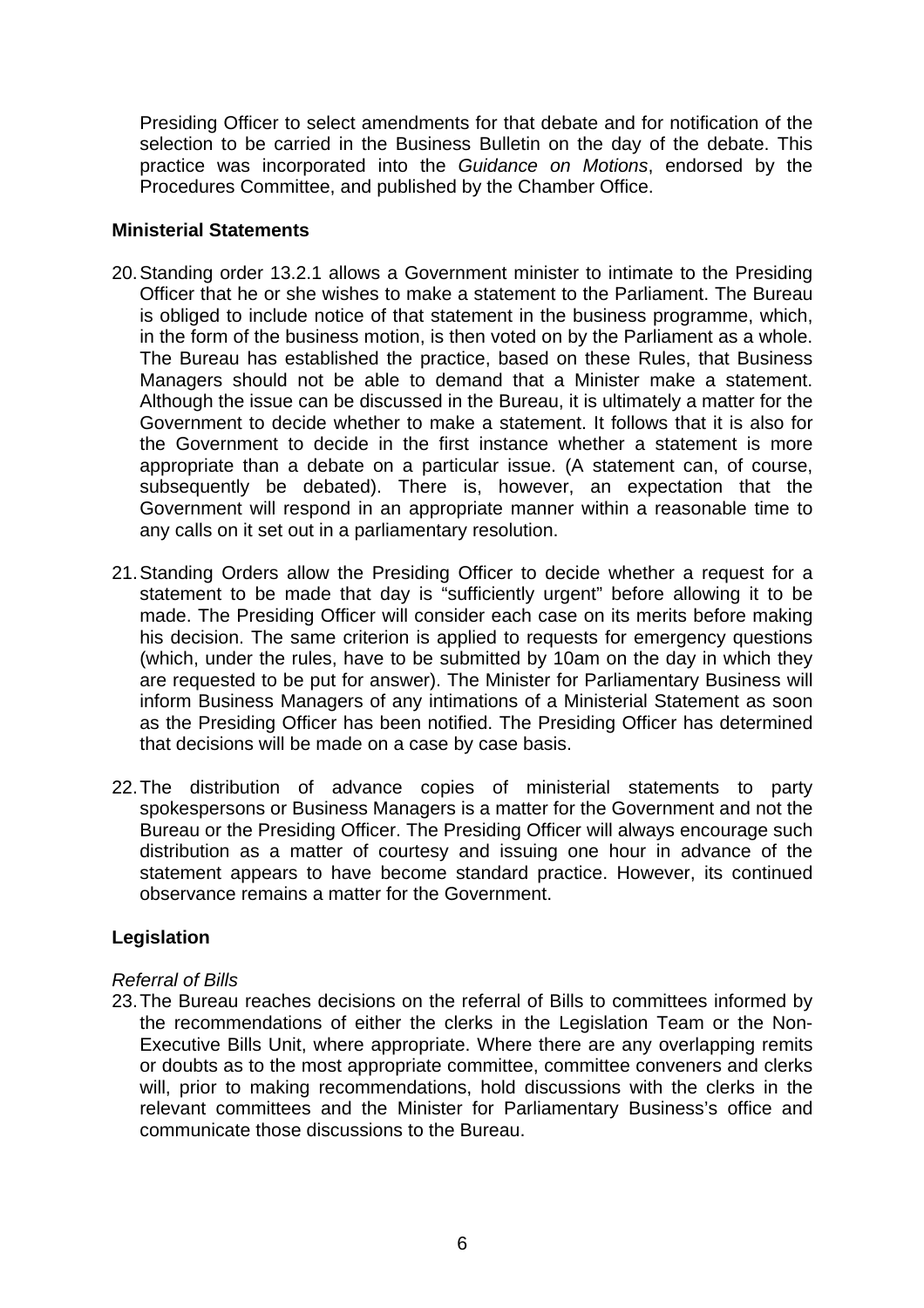#### *Timetabling of Bills*

24. The Bureau is responsible for the timetabling of Bills. In practice for Government Bills, unofficial discussions will take place between the clerks to the relevant committee and the Minister for Parliamentary Business's Office. The Business Team will monitor the progress of discussion and seek to present the Bureau with an agreed timetable for the consideration of Bills at Stages 1 and 2 for Bureau Members to consider. Where any disagreements occur, these are communicated to the Bureau and discussed at the relevant meeting. In those circumstances, the Bureau has, in the past, agreed to invite the committee convener to its next meeting in order to explore the areas of disagreement. It has become practice in those circumstances to hear the convener and then to discuss the issue and reach a decision once the convener has left the meeting.

#### **Committees**

- 25. In proposing the establishment of committees at the start of a Parliamentary session, the Bureau is obliged by the Rules to have regard to the balance of the parties in the Parliament when deciding membership. The share of places on each committee is worked out on the basis of direct proportionality, while the convenerships and deputy convenerships are decided by applying the d'Hondt formula. The number and remit of committees and the number of places on each are decided by informal discussions between business managers outside the Bureau and brought to the Bureau for formal agreement.
- 26. When establishing ad hoc or private bill committees during a session, the Bureau will return to the first allocation on the d'Hondt list for convenerships for the first committee established and work its way down the list over the four-year term. Direct proportionality remains the methodology for deciding the share of seats on each new committee established.

#### **Other Information for Bureau members**

#### *Seating arrangements in the Chamber*

27. As there are no Rules or guidance governing the allocation of seating in the Chamber, parties normally discuss this amongst themselves and keep the Bureau informed of decisions. The allocation is usually reached after informal discussions and tends to involve seeking to reach consensus on a share of the front bench seats and then each party in order of size deciding where its Members will sit in relation to that front bench share.

#### *Calling of speakers in debate*

28. The calling of speakers and the length of speeches are, under the Rules, entirely a matter for the Presiding Officer. In practice, the Presiding Officer will allocate time based on the proportional share of seats in the Parliament and will disseminate information on this approach among Business Managers at the start of a session and notify them of any significant changes during a session.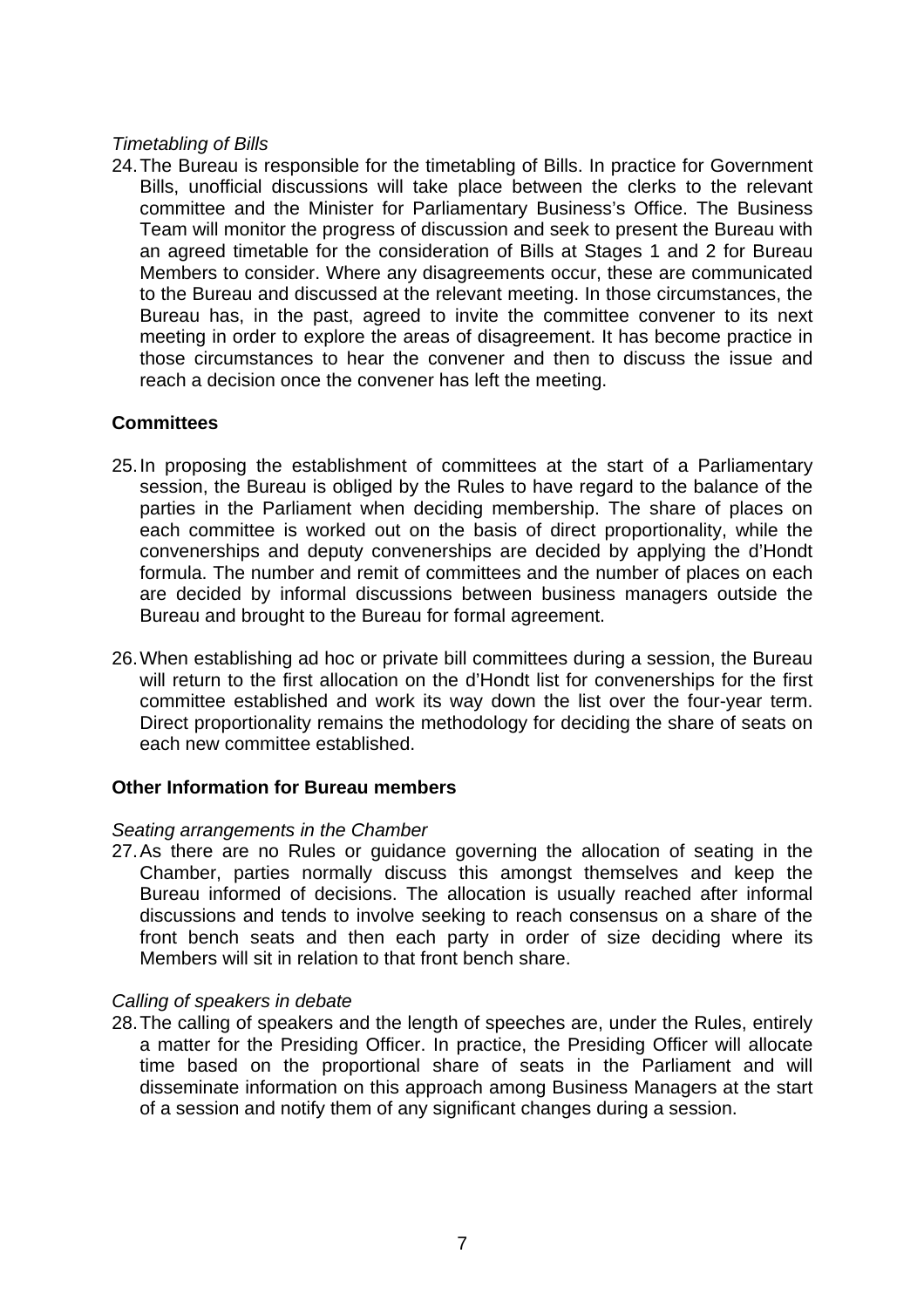#### *Points of Order*

29. Under the Rules, points of order are a matter for the chair and are dealt with as the Presiding Officer sees fit. The Rules also provide that points of order should be a maximum of 3 minutes in length, although the Presiding Officer will often encourage brevity in order to protect the business in hand. To allow consideration, it has become practice for Members to provide advance notification of points of order where possible.

#### *Calling of supplementary questions at FMQT and QT*

30. As with other speakers, the calling of supplementary questions is entirely at the Presiding Officer's discretion. Requests can be submitted in advance to the Parliamentary Business Team, allowing the Presiding Officer to make initial decisions aimed at ensuring proportional shares across the parties. Although not obligatory, advance requests are particularly useful in relation to the slot after leaders' questions at FMQT. The Presiding Officer has indicated that such questions would be normally – but not exclusively – of an urgent constituency nature. Advance notification, again to the Business Team, allows the Presiding Officer to take decisions on the suitability of such questions for FMQT.

#### *Conduct in the Chamber*

31. Under the Rules, the issue of conduct in the chamber is a matter for the Presiding Officer. Should a serious disturbance occur, the Presiding Officer and Business Managers may consider that there requires to be a discussion as to whether to apply sanctions beyond those that can be applied by the Presiding Officer alone (exclusion from parliamentary proceedings to the end of the next sitting day after the misconduct occurs). In those circumstances, the Presiding Officer is likely to convene an extraordinary meeting of the Bureau to consider whether to seek the Parliament's agreement to a longer exclusion.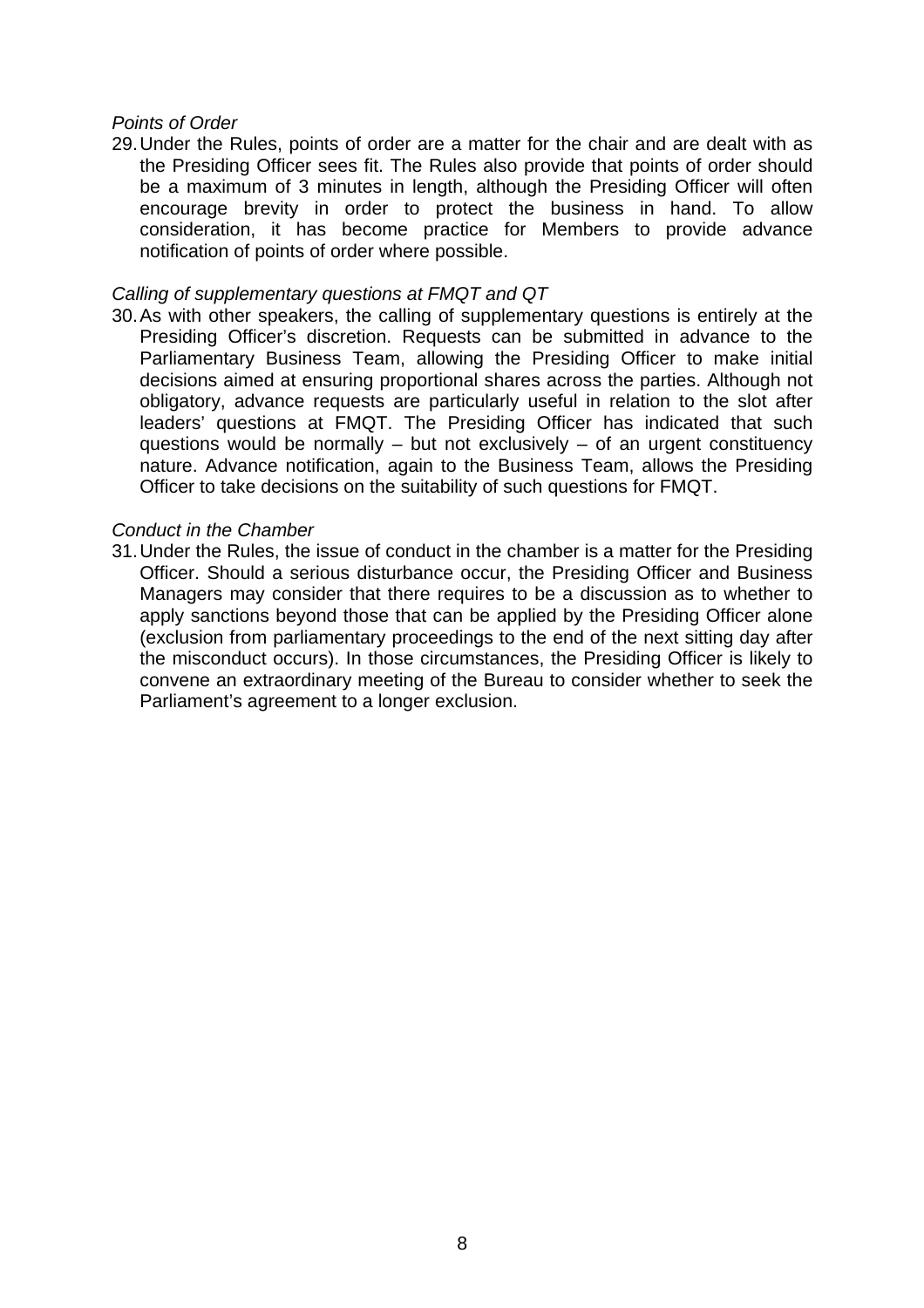#### **REMIT OF THE PARLIAMENTARY BUREAU**

- 1. The main functions of the Bureau under Standing Orders are—
- to propose the business programme of the Parliament (Rule 5.4)
- to propose alterations to the daily business list (Rule 5.5)
- to propose the establishment, remit, membership and duration of any committee or sub-committee (as set out in Rules 6.1-6.3 and 6.12)
- to determine any question regarding the competence of a committee to deal with a matter and, if two or more committees are competent to deal with a matter, to determine which of those committees is to be the lead committee responsible for that matter (Rules 9.6 and 10.2)
- to approve matters for joint consideration by committees on referral of Bills, SSIs etc. (Rule 6.14)
- to propose in respect of each committee the parties from which the convener and deputy convener should be chosen (Rule 12.1)
- 2. In addition, the Parliamentary Bureau has authority to decide on issues relating to—
- committee travel to locations outside the Parliamentary campus (Rule 12.3.1)
- an individual committee member's request to travel outwith the UK (Rule 12.10)
- appointment of committee advisers (Rule 12.7)
- referral of provisions in Bills conferring powers to make subordinate legislation (Rule 9.6.3)
- lodging of Bureau motions recommending to the Parliament:
	- the holding of meetings of the Parliament elsewhere than the Debating Chamber (Rule 2.7)
	- dates and times when the Parliament will sit (i.e. when the Office of the Clerk is open) (Rule 2.1 and 2.2)
	- recess dates (Rule 2.3)
	- extension of sittings until 7.00 pm on Wednesdays (Rule 2.2.4)
	- consideration of Members' Business after normal hours (Rule 2.2.6(c))
	- timetabling and approval of SSIs, draft orders and reports (Rules 5.4.2 and 10.6)
	- timetabling of bills (Rule 5.4.2)
	- altering the time at which Decision Time takes place (Rule 11.2.4)
	- exclusion of Members from the Chamber for more than up to one complete sitting day after the day on which the Member is excluded (Rule 7.3.3)
	- publication intervals for the Journal of the Scottish Parliament, together with contents over and above those detailed in Standing Orders (Rule 16.3)
	- suspension of Standing Orders impacting on Parliamentary or committee business (Rule 17.2)